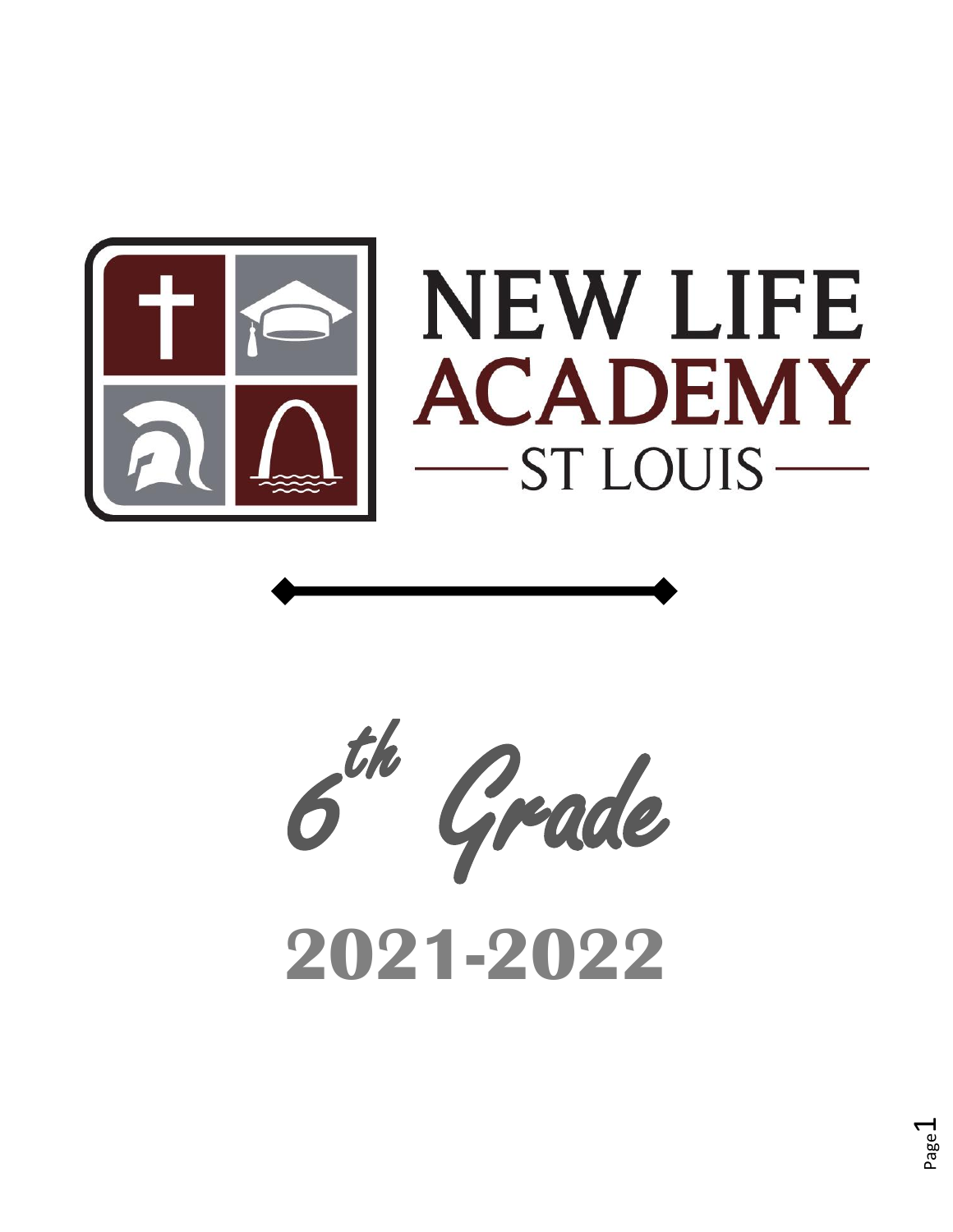August 24, 2021

Dear Parents,

Thank you for attending the 6<sup>th</sup> grade Parent Orientation. Your support of your child and New Life Academy will influence the quality of education we are able to provide.

 Teachers and parents have an amazing opportunity to work together and have a lasting impact on a child's life. Therefore, I feel it is extremely important that we work together to provide your child a quality education. If at any time you have a question or concern about your child, please feel free to contact me. Our interaction is essential to your child's academic and spiritual education.

 I have included my contact information at the closing of this letter. My preferred methods of communication is via my email address..

 I look forward to teaching your child and working with you throughout the coming year. Thank you again for your support and involvement.

Sincerely,

Mrs. Andrews [Jandrews@newlifeschool.com](mailto:Jandrews@newlifeschool.com) 314-291-4181 ext 2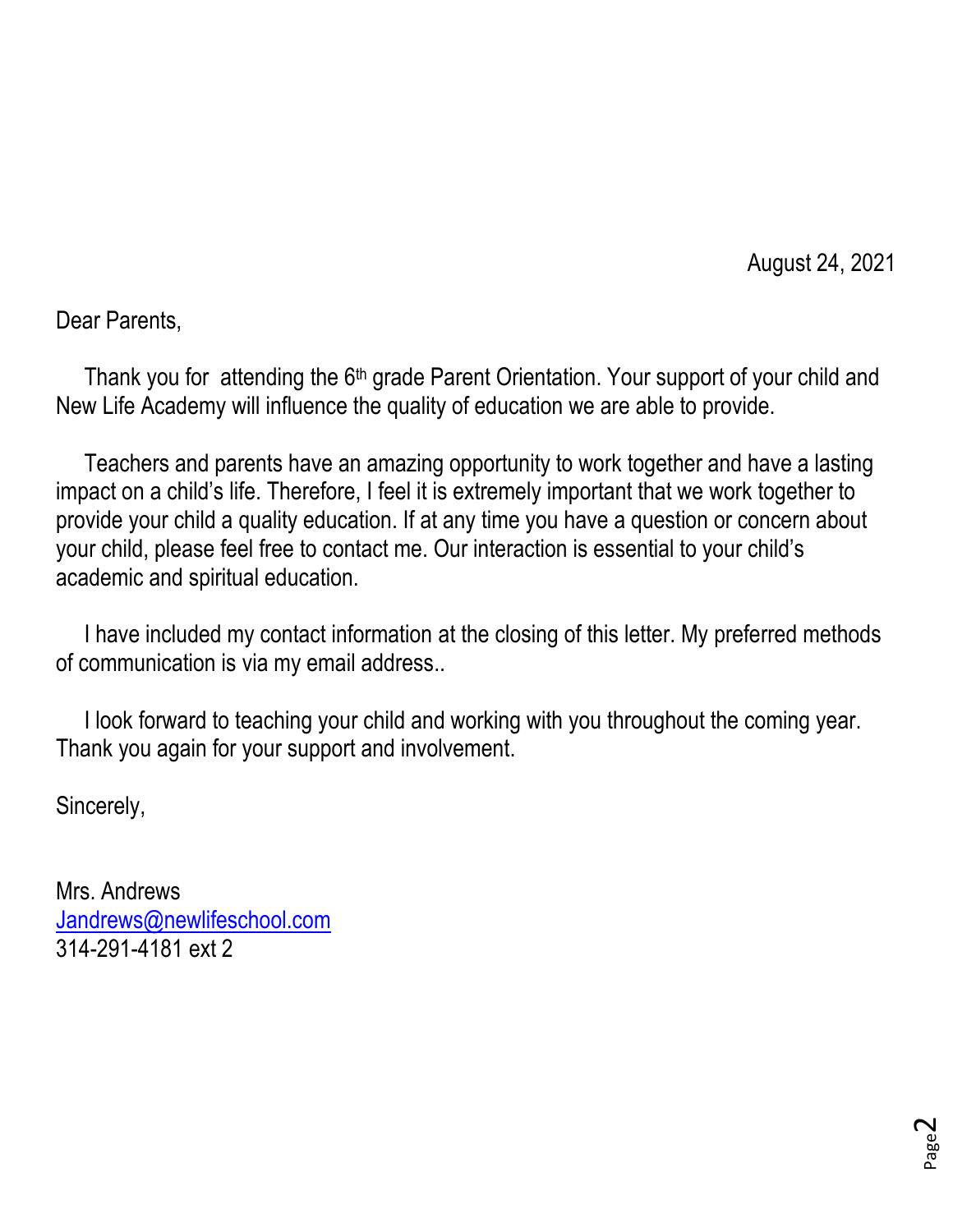#### **Pledges**

#### **Pledge of Allegiance to the American Flag**

 *I pledge allegiance to the flag of the United States of America, and to the republic for which it stands, one nation under God, indivisible, with liberty and justice for all*.

#### **Pledge of Allegiance to the Christian Flag**

 *I pledge allegiance to the Christian flag, and to the Savior for Whose kingdom it stands, one Savior, crucified, risen and coming again, with life and liberty for all who believe.*

#### **Pledge of Allegiance to the Bible**

 *I pledge allegiance to the Bible, God's Holy Word. I will make it a lamp unto my feet and a light unto my path. I will hide its words in my heart that I might not sin against God.*

#### Christian Leadership Training

Devotions: A daily devotion will be held. *Devote 365: an engaging daily devotional for students* will be presented by a teacher and discussed by the class. To promote spiritual maturity and leadership, students are encouraged to share testimonials during this devotional time.

Chapel: During Chapel sessions students are encouraged to participate in worship and singing. These services help students identify his/her education with Biblical principles and wisdom.

#### Attendance

Students in attendance less than 3½ hours will be counted absent for the day. Students in attendance for 3½ - 6 hours will be counted absent for ½ day. Students in attendance for 6 - 7 hours will be counted present for the day.

**Tardies** Any student arriving after 8:30 A.M. will be counted tardy. If arriving after 8:30, students **must** call the school office upon arrival.

#### **Absences**

For record keeping purposes, when an absence occurs, we require communication from a parent or guardian stating he/she was or is aware of the student's absence. This communication must take place no later than the day a student returns from the absence or he/she will not be permitted to return to class and additional class time missed will be reflected in the attendance record period.

#### Curriculum

Sixth Grade will utilize the Abeka Curriculum in all subjects.

#### Progress Reports

Progress Reports will be emailed home on a regular basis.



#### HOMEWORK

Your child will be assigned homework on most school days, even if it is just to study. Students may have a chance to complete most of this work throughout the day. **Any class work that is not finished IS then homework and MUST be completed by the next school day.** Homework is sent home in the students' binder. Each morning, homework is collected, reviewed, graded and returned to the students. Students **do** receive a grade for homework. If a student fails to complete their homework more than three times during a month, they are then eligible for detention. A student may be required to complete their homework during recess.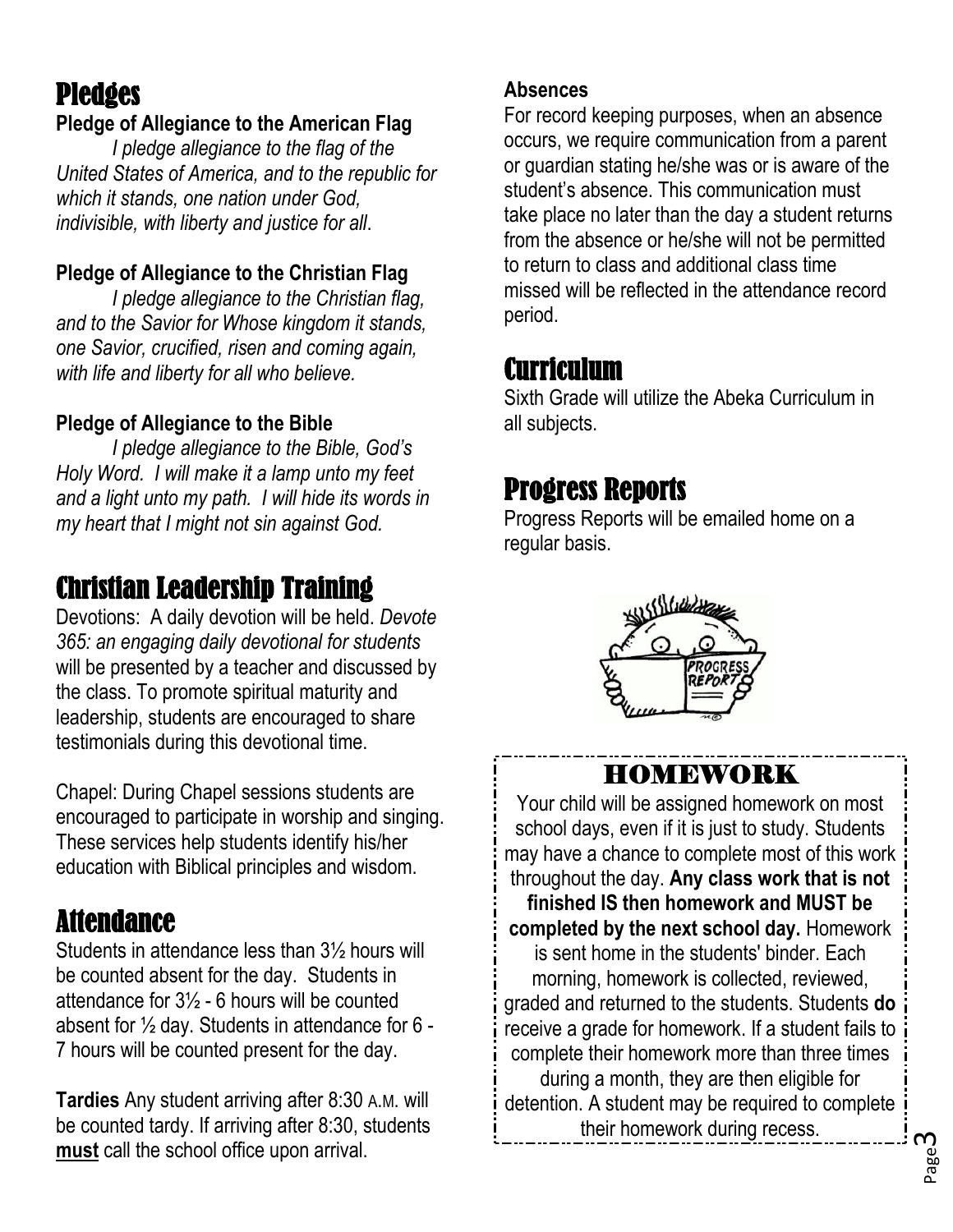## Grading Scale (all subjects)

| A | 92-100   |
|---|----------|
| B | 83-91    |
| C | 76-82    |
| D | 68-75    |
| F | $0 - 67$ |
|   |          |

## **Communication**

Each Monday your child will bring home their Teacher/Parents' Communicator with tests, quizzes, and other class work from the previous week.\* One side of the folder states "Return to School," and the other side states "Keep at Home." Please return the folder complete with the signature sheet stating that you have reviewed the contents of the folder with your child and with the items from the "Return to School" side. If you have any concerns about your child's progress, please contact me as soon as possible.

## Honor Roll

 **"A" Honor Roll** Student must have a 92% average or better. No C's permitted. Ignitia curriculum requires academic balance\*.

 **"B" Honor Roll** Student must have an 83% average or better. One C is permitted. Some non-core subjects are excluded in determination. Ignitia curriculum requires academic balance\*.

## Classroom Rules

- 1. Follow directions quickly.
- 2. Raise your hand to speak.
- 3. Make smart choices.
- 4. Be a great teammate.

## School Rules

- 1. Gum chewing is **NOT** allowed during school hours.
- 2. Off Limits areas: Other students' desk, supervisor's desk, computer, and files, the classroom when Staff is not present, cars and parking lot.
- 3. All media: videos, electronic games, CDs, computer games, magazines, DVDs must be approved by the supervisor.
- 4. Defaced or damaged property will be replaced at student's expense.
- 5. Gun, matches, lighters, knives and radios are not allowed on campus.
- 6. A student is expected to keep his/her hands off other students. No fighting of any kind is allowed.
- 7. Conversation is to be clean and uplifting.
- 8. No lunch cups or food may come back in the classroom.
- 9. Ice machine is off limits.
- 10. You are not allowed in the kitchen to get hot water or to get condiments.
- 11. Students should walk quietly in the hallways.

## Discipline

The student **must** at all times conduct him/herself in a manner becoming a Christian gentleman/lady.

- 1. First offense verbal warning
- 2. Second offense recess detention
- 3. Third offense recess detention and Notice of Concern
- *4.* Fourth offense detention

#### **Detention**

Detention is issued when deemed necessary by the supervisor. Blatant disregard for authority and rules as well as repetition of minor offenses could earn detention. The teacher reserves the right to discipline with detention when the integrity and authority of the school is undermined.

During detention, special character building assignments may be prescribed. These assignments will never include homework, as we do not wish to make homework a punishment. Excessive detention earnings could result in expulsion.



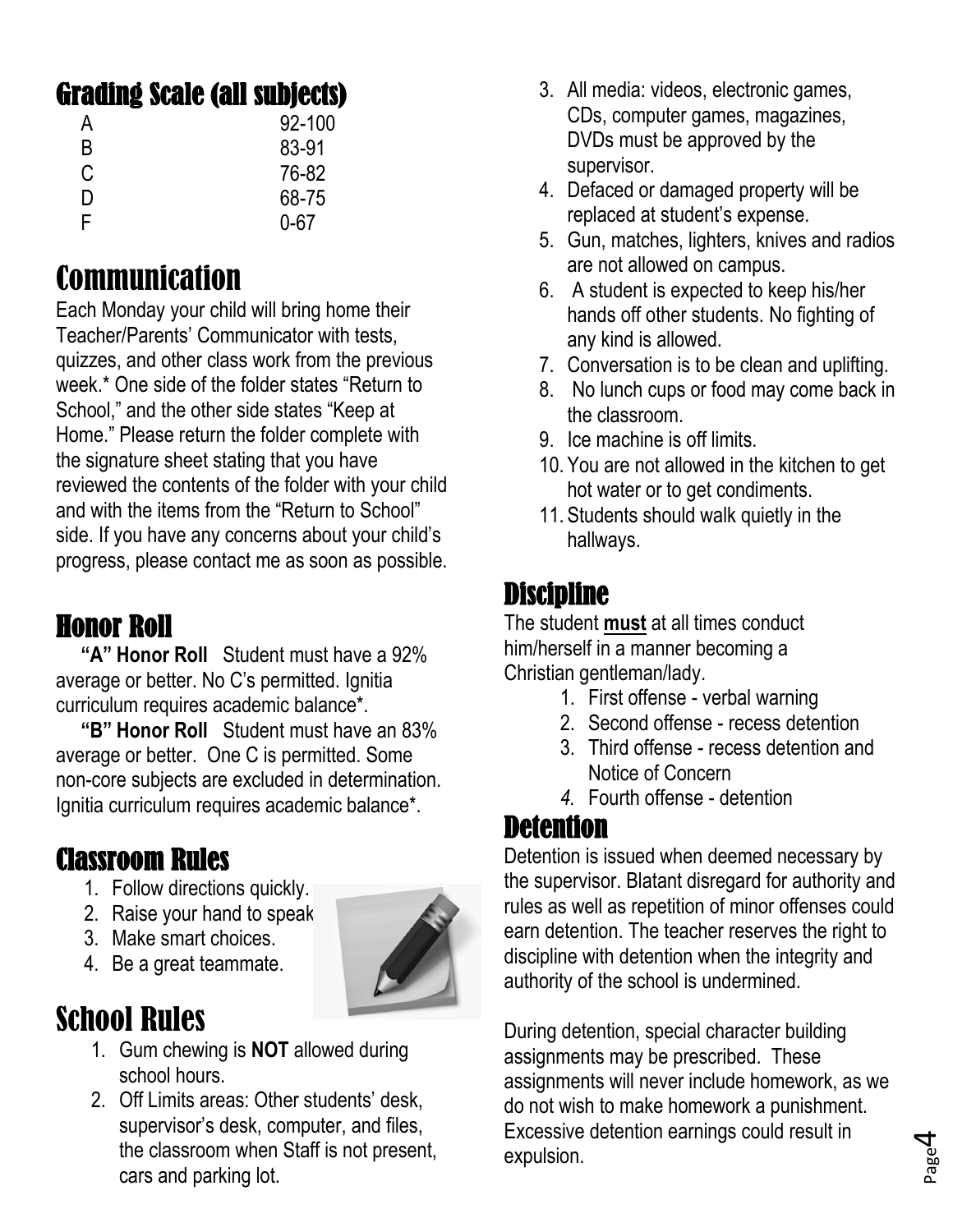#### Telephone Use

All phone calls must be made through the school office. This is limited to emergencies or unavoidable circumstances. Students will not be pulled out of class to receive phone calls. All messages will be given to your child through the school office. All routine business should be arranged before arriving at school. Cell phones will be turned in to Mrs. Andrews before the start of the day. **Cell phones will be allowed,** *but must be turned in between 8:30 and 3:30***.** Any cell phone that rings or is used during school hours will be confiscated.

#### Uniforms

Please reference your 2021-2022 Parent Handbook for uniform specifics.

Infractions of dress code guidelines include the failure to wear one component of the uniform. For the first infraction of the uniform code, students will receive a verbal warning from teacher/staff. For second infraction, students are given a Uniform Violation, which must be signed by parent and returned to the teacher the following day. Any infraction after two written warnings will result in the student being sent to the office until the proper uniform can be brought to him/her.

#### Dress Code on Non-Uniform Days

- 1. Ladies skirts or dresses (below bottom of knee cap when standing or sitting, slits are below bottom of knee cap, not excessively tight)
- 2. Gentlemen long pants (not extremely baggy)
- 3. Shirts (sleeves need to be at least uniform length, no cap sleeves, neckline is no lower than 2 finger's width below the clavicle, any writing or emblems must not be offensive or in opposition to Biblical principles)
- 4. No cosmetics- eye shadow, lip color, nail

color, etc.

- 5. Gentlemen's hair must be standard, conservative cut, and face must be cleanshaven.
- 6. No altering of natural hair color.
- 7. No jewelry. One ring (class ring or purity) and must be of conservative styling.
- 8. No hats are to be worn in the building even on non-uniform days.

PARENT/TEACHER CONFERENCES Our Parent –Teacher Conferences will be TUESDAY, November 2<sup>nd</sup> TUESDAY, March 22<sup>nd</sup>

## Daily Schedule

Our daily class schedule will be determined the first week of school.

> First Break – 10:50-11:10 Lunch – 12:05-12:30 Second Break – 12:35-12:55 PE – Monday 2:10-2:55 Music – Tues./Thurs. 2:10-2:40

If student will be absent, please inform both the office and myself.

#### End of the Day Routine

Before students are dismissed each should:

- 1. Straighten up desk and clean floor area under desk
- 2. Place items in their proper place
- 3. Sanitize desk and computers
- 4. Stand quietly beside desk and prepare for dismissal prayer.
- *Please Note: Classroom cleanup is the class's responsibility, therefore, additional tasks may be assigned.*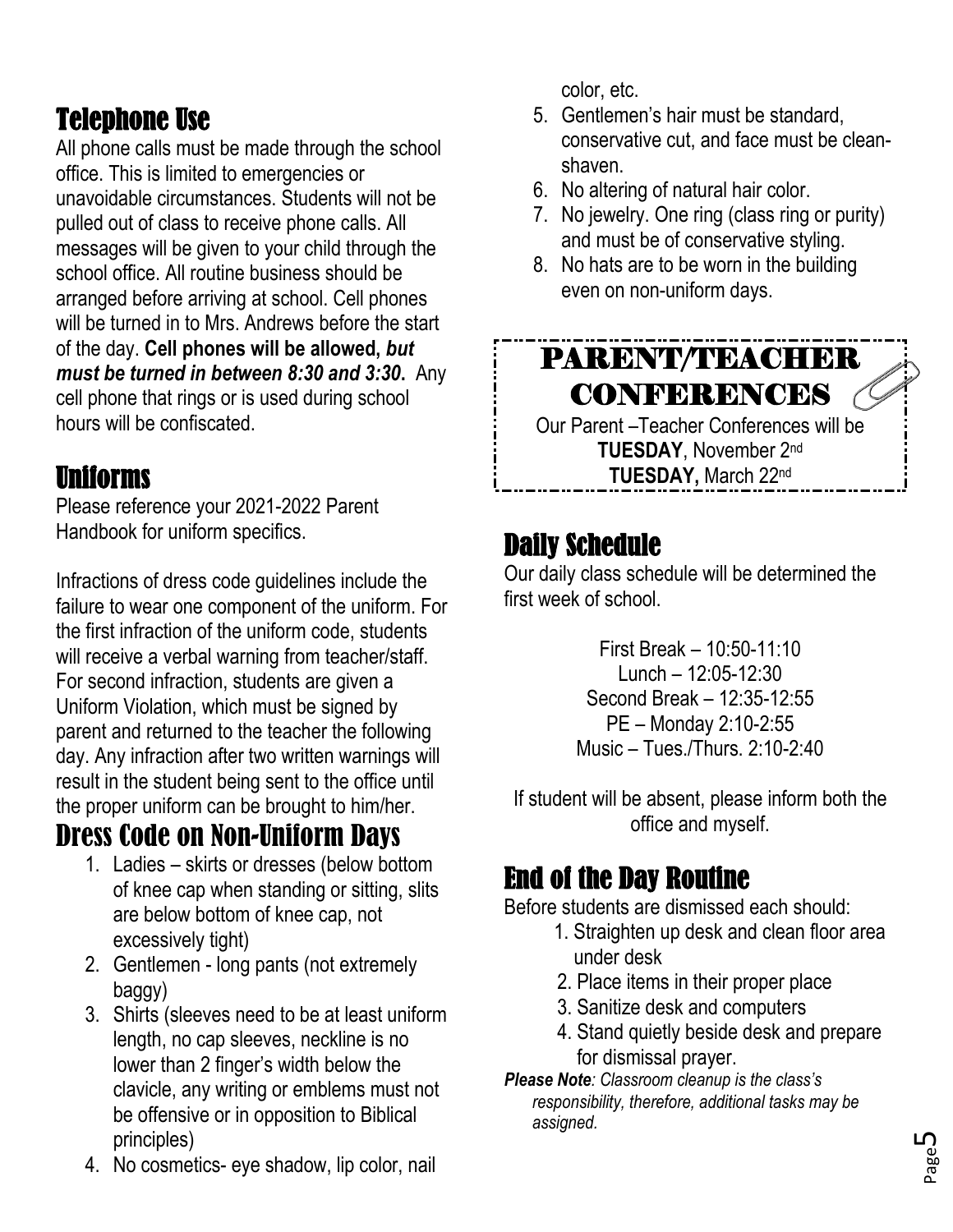## School Supply List

2 Pkgs. of Wide Rule Paper 1 Metal Compass and 1 Protractor SMALL Pencil Bag/Box (to fit inside desk) 5 3-hole Plastic Pocket Folders to fit in binder 2 Spiral Notebooks 1 3-Ring Binder - 1.5" 1 3-Ring Binder - 1" (Music) 1 Pkg. of Red Ink Pens 1 Pkg. of Expo Dry Erase markers (wide point) 2 Pkgs. of #2 pencils 3 Pkgs. of Mechanical Pencils 12" Metric/standard Ruler 2 Highlighters **Scissors** Glue Stick 2 Large Boxes of Kleenex Markers (washable) Colored pencils 2 Large Erasers 2 Pkgs. 3x5 Ruled Index Cards (100 ct) 1 Bottle of Hand Sanitizer 1 Large Box of Wet Wipes School Supply Box **Backpack** Optional Mouse & Mouse Pad (Black) Bible (KJV)

#### Miscellaneous Information

#### **Classroom Wish List**

- QT gift cards
- Prizes
- Books
- Candy
- Prayer  $\odot$